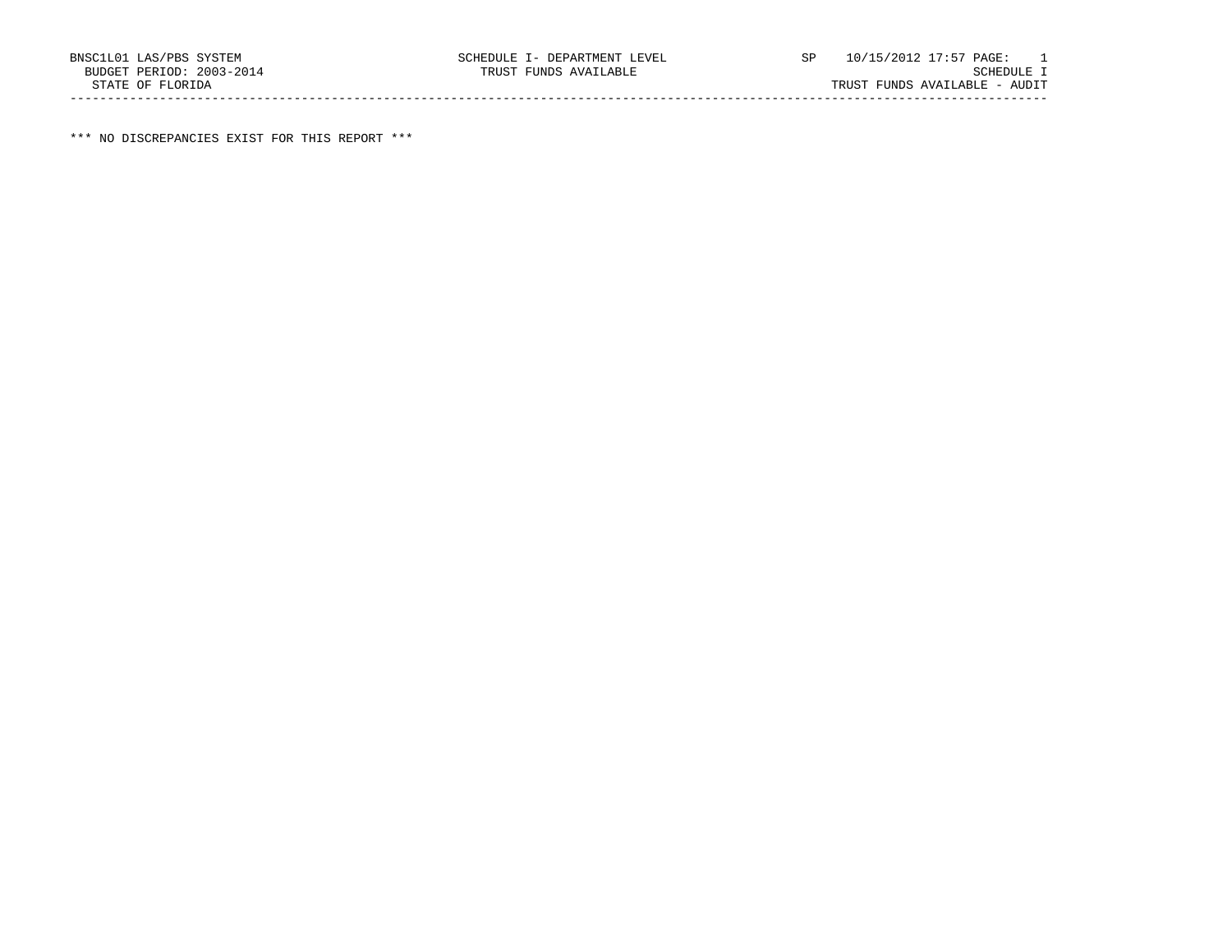| STATE, DEPT OF 45000000                                                                                                                                                                                                                                                                                   |                                 |       |                        |      |                                                                                                                                                                                                                                                                                                   |  |
|-----------------------------------------------------------------------------------------------------------------------------------------------------------------------------------------------------------------------------------------------------------------------------------------------------------|---------------------------------|-------|------------------------|------|---------------------------------------------------------------------------------------------------------------------------------------------------------------------------------------------------------------------------------------------------------------------------------------------------|--|
| FUND: FEDERAL GRANTS TRUST FUND                                                                                                                                                                                                                                                                           | 2261                            |       |                        |      |                                                                                                                                                                                                                                                                                                   |  |
| SECTION I: DETAIL OF REVENUES                                                                                                                                                                                                                                                                             |                                 |       |                        |      |                                                                                                                                                                                                                                                                                                   |  |
|                                                                                                                                                                                                                                                                                                           | REVENUE CAP SVC AUTH MATCHING % |       |                        | CFDA |                                                                                                                                                                                                                                                                                                   |  |
|                                                                                                                                                                                                                                                                                                           | CODE                            | CHG % | ST I/C LOC I/C NO.     |      |                                                                                                                                                                                                                                                                                                   |  |
| 07 NAT'L ENDOWMENT F/T ART 000700 NO 0.0                                                                                                                                                                                                                                                                  |                                 | 265   | 25.00 C 25.00 C 45.025 |      | 868,300 808,600 808,600                                                                                                                                                                                                                                                                           |  |
| 08 TRSF CASH IN FACTF, 2279 001800 NO 0.0                                                                                                                                                                                                                                                                 |                                 |       |                        |      | 265 0.00 0.00 1.558 55,660<br>216 0.00 0.00 11.558 559,980<br>267.031 0.00 0.00 11.558 559,980<br>267.031 60.00 0.00 45.025 36,850 35,000 35,000<br>267.031 60.00 0 40.00 0 15.904 1,288,214 1,031,826 1,031,826                                                                                  |  |
| 09 PRIOR YEAR REFUNDS<br>15 STATE BROADBND GRANT                                                                                                                                                                                                                                                          | 001800 NO 0.0                   |       |                        |      |                                                                                                                                                                                                                                                                                                   |  |
|                                                                                                                                                                                                                                                                                                           | 001510 NO 0.0                   |       |                        |      |                                                                                                                                                                                                                                                                                                   |  |
| 15 NAT'L ENDOWMENT F/ARTS 000700 NO 0.0<br>16 NAT'L PARK SERVICE                                                                                                                                                                                                                                          | 000700 NO 0.0                   |       |                        |      |                                                                                                                                                                                                                                                                                                   |  |
| 16 NAT'L ARCHIVES & RECORD 000700 NO 0.0                                                                                                                                                                                                                                                                  |                                 |       |                        |      |                                                                                                                                                                                                                                                                                                   |  |
|                                                                                                                                                                                                                                                                                                           | 001202 NO 0.0                   |       |                        |      |                                                                                                                                                                                                                                                                                                   |  |
| 16 PENALTIES-NSF FEES<br>17 VOTER FILE DISKS                                                                                                                                                                                                                                                              | 001904 NO 0.0                   |       |                        |      |                                                                                                                                                                                                                                                                                                   |  |
|                                                                                                                                                                                                                                                                                                           |                                 |       |                        |      | $\begin{array}{cccccccc} 257.12 & 0.00 & 0.00 & 89.003 & 25,876 & 8,300 & 3,000 \\ 17.61 & 0.00 & 0.00 & & & 15 \\ 216 & 0.00 & 0.00 & & 2,666 & 3,000 & 3,000 \\ 257.12 & 34.00\text{ }C & 0.00 & 45.310 & 8,712,500 & 7,871,982 & 7,871,982 \end{array}$                                        |  |
| $17 \hspace{0.1cm} \texttt{LIBRARY SVCS/TECH ACT} \hspace{0.2cm} 000700 \hspace{0.1cm} \text{NO} \hspace{0.2cm} 0.0 \\ 17 \hspace{0.1cm} \texttt{TRANSFER} \hspace{0.2cm} \texttt{IN} \hspace{0.2cm} \texttt{DEP}, 2339 \hspace{1cm} 001510 \hspace{0.1cm} \texttt{NO} \hspace{0.2cm} 0.0 \hspace{0.2cm}$ |                                 |       |                        |      |                                                                                                                                                                                                                                                                                                   |  |
| 18 US DEPT HEALTH/HUM SERV 000700 NO 0.0                                                                                                                                                                                                                                                                  |                                 |       |                        |      |                                                                                                                                                                                                                                                                                                   |  |
| 18 INTEREST-GRANTS REVENUE 000504 NO 0.0                                                                                                                                                                                                                                                                  |                                 |       |                        |      |                                                                                                                                                                                                                                                                                                   |  |
| 18 TSFR CASH IN-OTF, 2510                                                                                                                                                                                                                                                                                 |                                 |       |                        |      |                                                                                                                                                                                                                                                                                                   |  |
| 19 PRIOR YEAR REFUND                                                                                                                                                                                                                                                                                      |                                 |       |                        |      |                                                                                                                                                                                                                                                                                                   |  |
| 19 TRSF CASH BAL FROM 2450 001500 NO                                                                                                                                                                                                                                                                      |                                 |       |                        |      |                                                                                                                                                                                                                                                                                                   |  |
| 19 INTEREST-STATE TREASURY 000504 NO<br>20 TRSFR IN WITHIN AGENCY 001500 NO 0.0                                                                                                                                                                                                                           |                                 |       |                        |      |                                                                                                                                                                                                                                                                                                   |  |
|                                                                                                                                                                                                                                                                                                           |                                 |       |                        |      |                                                                                                                                                                                                                                                                                                   |  |
|                                                                                                                                                                                                                                                                                                           |                                 |       |                        |      |                                                                                                                                                                                                                                                                                                   |  |
|                                                                                                                                                                                                                                                                                                           |                                 |       |                        |      |                                                                                                                                                                                                                                                                                                   |  |
| 22 TRSF CASH IN GDTF, 2339 001500 NO 0.0 17.61 0.00                                                                                                                                                                                                                                                       |                                 |       |                        |      |                                                                                                                                                                                                                                                                                                   |  |
| 23 GRANTS-HAVA                                                                                                                                                                                                                                                                                            |                                 |       |                        |      | $\begin{array}{cccccccc} 000700 \, \, \text{NO} & 0.0 & 257.12 & 34.00 \, \, \text{C} & 0.00 & 45.310 & 8,712,500 & 7,871,982 & 7,871,982 \\ 001510 \, \, \text{NO} & 0.0 & 267.031 & 0.00 & 0.00 & 11.419 & 99,766 \\ 000700 \, \, \text{NO} & 0.0 & 97.012 & 0.00 & 0.00 & 93.617 & 505,720 & $ |  |
|                                                                                                                                                                                                                                                                                                           |                                 |       |                        |      |                                                                                                                                                                                                                                                                                                   |  |
| TOTAL TO LINE B IN SECTION IV                                                                                                                                                                                                                                                                             |                                 |       |                        |      | 76,699,934 16,094,771 12,162,058                                                                                                                                                                                                                                                                  |  |
|                                                                                                                                                                                                                                                                                                           |                                 |       |                        |      |                                                                                                                                                                                                                                                                                                   |  |
| SECTION II: DETAIL OF NONOPERATING EXPENDITURES                                                                                                                                                                                                                                                           |                                 |       | OBJECT TRANSFER CFDA   |      |                                                                                                                                                                                                                                                                                                   |  |
|                                                                                                                                                                                                                                                                                                           |                                 |       | CODE TO BE             | NO.  |                                                                                                                                                                                                                                                                                                   |  |
|                                                                                                                                                                                                                                                                                                           |                                 |       |                        |      | 27,707-<br>-974,684, 974,684, 974, 974, 974, 974                                                                                                                                                                                                                                                  |  |
|                                                                                                                                                                                                                                                                                                           |                                 |       |                        |      |                                                                                                                                                                                                                                                                                                   |  |
|                                                                                                                                                                                                                                                                                                           |                                 |       |                        |      |                                                                                                                                                                                                                                                                                                   |  |
|                                                                                                                                                                                                                                                                                                           |                                 |       |                        |      |                                                                                                                                                                                                                                                                                                   |  |
|                                                                                                                                                                                                                                                                                                           |                                 |       |                        |      |                                                                                                                                                                                                                                                                                                   |  |
|                                                                                                                                                                                                                                                                                                           |                                 |       |                        |      |                                                                                                                                                                                                                                                                                                   |  |
|                                                                                                                                                                                                                                                                                                           |                                 |       |                        |      |                                                                                                                                                                                                                                                                                                   |  |
|                                                                                                                                                                                                                                                                                                           |                                 |       |                        |      |                                                                                                                                                                                                                                                                                                   |  |

- 
- 10 BUDGET ENTITY TRANSFER OUT, 2261 810000 45010200 974,684 1,154,359 1,164,609 ------------- ------------- ------------- -------------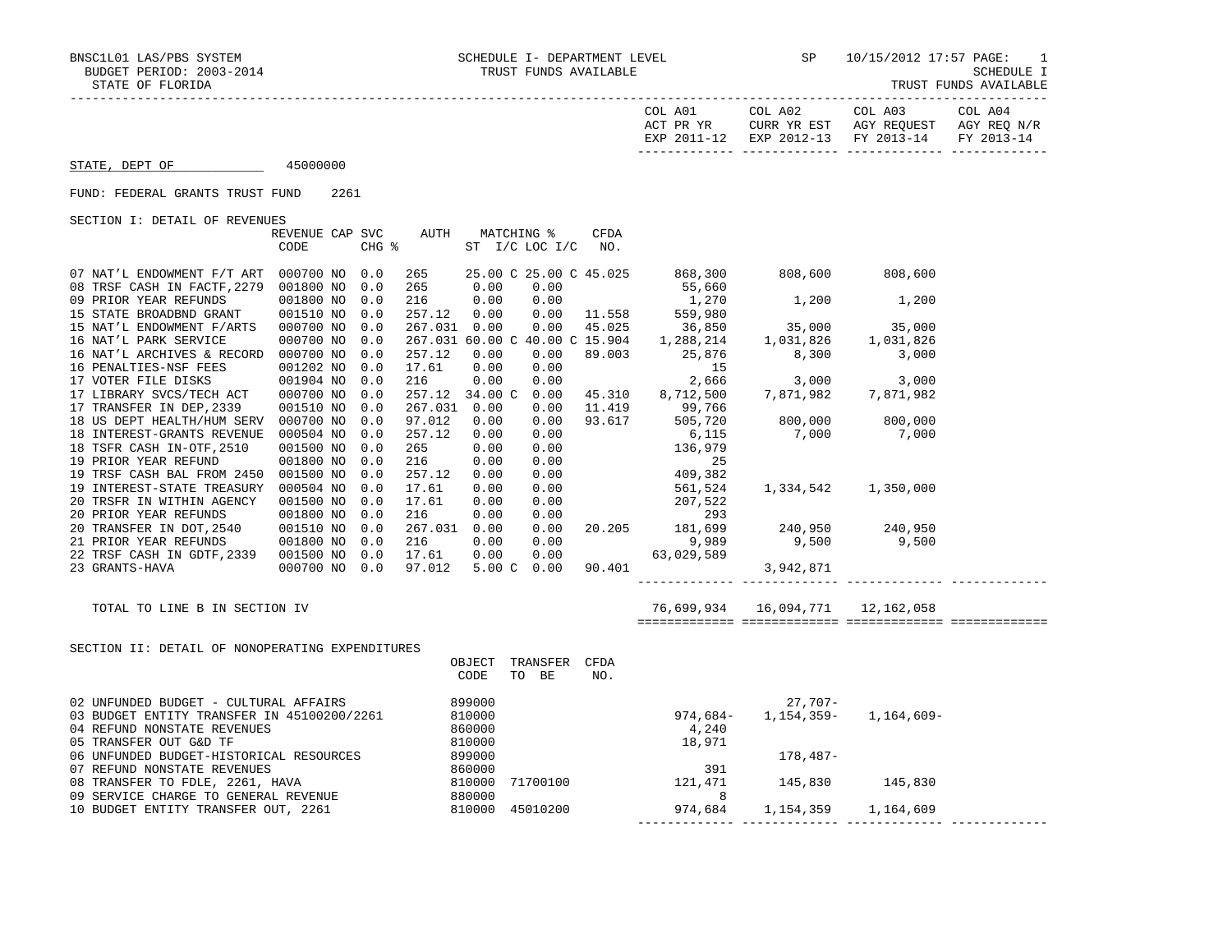| STATE OF FLORIDA                                                                 |                                             | TRUST FUNDS AVAILABLE            |                                                              |                                                                                                           | SP 10/15/2012 17:57 PAGE:<br>SCHEDULE I<br>TRUST FUNDS AVAILABLE |
|----------------------------------------------------------------------------------|---------------------------------------------|----------------------------------|--------------------------------------------------------------|-----------------------------------------------------------------------------------------------------------|------------------------------------------------------------------|
|                                                                                  |                                             | COL A01                          | COL A02                                                      | COL A03<br>ACT PR YR CURR YR EST AGY REQUEST AGY REQ N/R<br>EXP 2011-12 EXP 2012-13 FY 2013-14 FY 2013-14 | COL A04                                                          |
| 45000000<br>STATE, DEPT OF                                                       |                                             |                                  |                                                              |                                                                                                           |                                                                  |
| FUND: FEDERAL GRANTS TRUST FUND<br>2261                                          |                                             |                                  |                                                              |                                                                                                           |                                                                  |
| TOTAL TO LINE E IN SECTION IV                                                    |                                             |                                  | 145,081 60,364- 145,830                                      |                                                                                                           |                                                                  |
| SECTION III: ADJUSTMENTS                                                         |                                             |                                  |                                                              |                                                                                                           |                                                                  |
|                                                                                  | OBJECT<br>CODE                              |                                  |                                                              |                                                                                                           |                                                                  |
| 01 ROUNDING                                                                      | 991000                                      | 2                                |                                                              |                                                                                                           |                                                                  |
| 01 ROUNDING<br>01 SEPTEMBER 2012- REVERSIONS                                     | 991000<br>991000                            | 2                                | 425                                                          |                                                                                                           |                                                                  |
| 02 SEPTEMBER 2012- REVERSIONS                                                    | 991000                                      |                                  | 28,346                                                       |                                                                                                           |                                                                  |
| 02 SEPTEMBER 2012- REVERSIONS<br>11 ROUNDING                                     | 991000<br>991000                            | $\mathbf{1}$                     | 70,768                                                       |                                                                                                           |                                                                  |
| 12 SEPTEMBER 2012- REVERSIONS                                                    | 991000                                      |                                  | 665                                                          |                                                                                                           |                                                                  |
| TOTAL TO LINE H IN SECTION IV                                                    |                                             |                                  | 5 100,204                                                    |                                                                                                           |                                                                  |
| SECTION IV: SUMMARY                                                              |                                             |                                  |                                                              |                                                                                                           |                                                                  |
| UNRESERVED FUND BALANCE - JULY 1                                                 | (A)                                         |                                  | 58,340,820                                                   | 52,821,368                                                                                                |                                                                  |
| ADD: REVENUES (FROM SECTION I)                                                   | (B)                                         |                                  | 76,699,934 16,094,771 12,162,058                             |                                                                                                           |                                                                  |
| TOTAL FUNDS AVAILABLE (LINE A + LINE B)                                          | (C)                                         |                                  | 76,699,934 74,435,591 64,983,426                             |                                                                                                           |                                                                  |
| LESS: OPERATING EXPENDITURES<br>LESS: NONOPERATING EXPENDITURES (SECTION II) (E) | (D)                                         | 145,081                          | 18, 214, 038 21, 774, 791 20, 470, 485<br>$60,364 - 145,830$ |                                                                                                           |                                                                  |
| LESS: FIXED CAPITAL OUTLAY (TOTAL ONLY)                                          | (F)                                         |                                  |                                                              |                                                                                                           |                                                                  |
| UNRESERVED FUND BALANCE - JUNE 30 - BEFORE ADJ                                   | (G)                                         |                                  | 58, 340, 815 52, 721, 164                                    | 44,367,111                                                                                                |                                                                  |
| NET ADJUSTMENTS (FROM SECTION III)                                               | (H)                                         |                                  | 5 100,204                                                    |                                                                                                           |                                                                  |
| ADJUSTED UNRESERVED FUND BALANCE - JUNE 30                                       | (I)                                         |                                  | 58, 340, 820 52, 821, 368                                    | 44,367,111                                                                                                |                                                                  |
| TOTAL UNRESERVED FUND BALANCE FROM STATEWIDE CFO FILE:                           |                                             |                                  |                                                              |                                                                                                           |                                                                  |
|                                                                                  |                                             |                                  |                                                              |                                                                                                           |                                                                  |
| SCHEDULE IB: DETAIL OF UNRESERVED FUND BALANCE                                   | FUNDING SOURCE<br>STATE (S)<br>NONSTATE (N) |                                  |                                                              |                                                                                                           |                                                                  |
| 01 NATIONAL ENDOWMENT FOR THE ARTS                                               | $\mathbb N$                                 | 40,982                           |                                                              |                                                                                                           |                                                                  |
| 02 NATIONAL PARK SERVICE                                                         | N                                           | 73,964                           |                                                              |                                                                                                           |                                                                  |
| 02 FEDERAL HELP AMERICA VOTE ACT<br>03 LIBRARY SERVICES AND TECHNOLOGY ACT       | $\mathbb N$<br>N                            | 57,429,141 52,146,824 43,834,781 | 796,733 674,544 532,330                                      |                                                                                                           |                                                                  |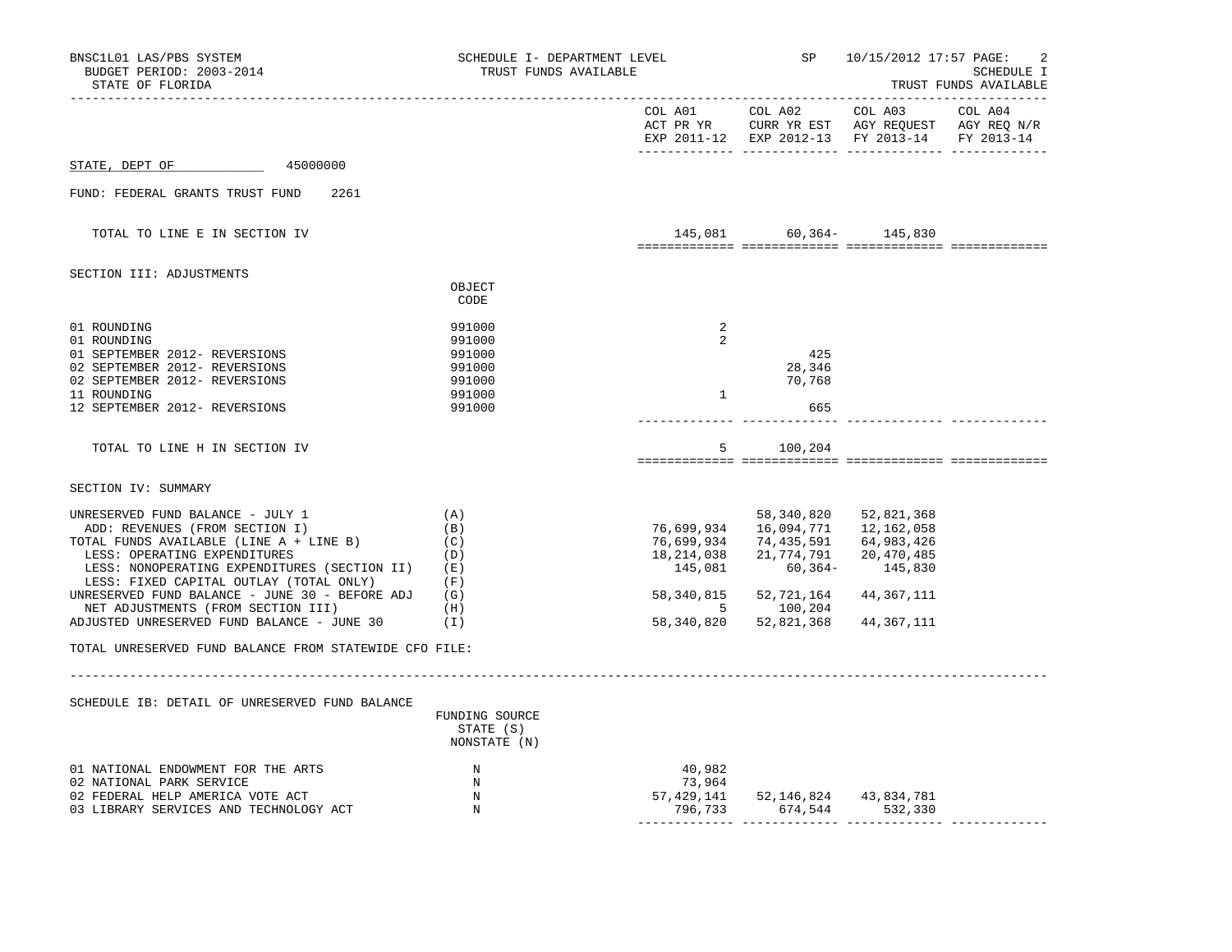| BNSC1L01 LAS/PBS SYSTEM<br>BUDGET PERIOD: 2003-2014<br>STATE OF FLORIDA | SCHEDULE I- DEPARTMENT LEVEL<br>TRUST FUNDS AVAILABLE | <b>SP</b>                             | 10/15/2012 17:57 PAGE:               | $\overline{\phantom{a}}$ 3<br>SCHEDULE I<br>TRUST FUNDS AVAILABLE |
|-------------------------------------------------------------------------|-------------------------------------------------------|---------------------------------------|--------------------------------------|-------------------------------------------------------------------|
|                                                                         | COL A01<br>ACT PR YR<br>EXP 2011-12                   | COL A02<br>CURR YR EST<br>EXP 2012-13 | COL A03<br>AGY REOUEST<br>FY 2013-14 | COL A04<br>AGY REO N/R<br>FY 2013-14                              |
| 45000000<br>STATE, DEPT OF                                              |                                                       |                                       |                                      |                                                                   |
| 2261<br>FUND: FEDERAL GRANTS TRUST FUND                                 |                                                       |                                       |                                      |                                                                   |
| SCHEDULE IB: DETAIL OF UNRESERVED FUND BALANCE                          |                                                       |                                       |                                      |                                                                   |

 FUNDING SOURCE STATE (S) NONSTATE (N)

 ADJUSTED UNRESERVED FUND BALANCE - JUNE 30 58,340,820 52,821,368 44,367,111 ============= ============= ============= =============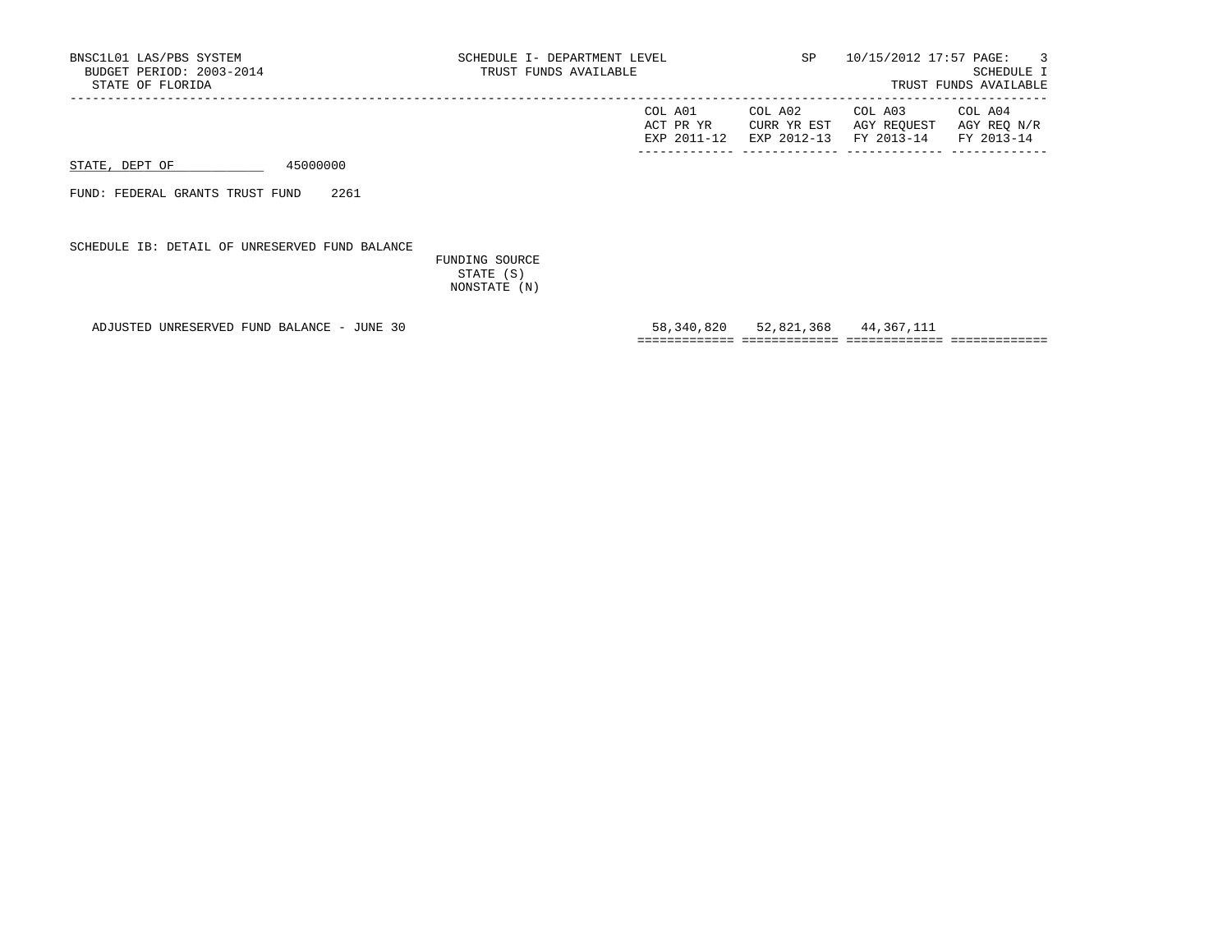TRUST FUNDS AVAILABLE

|                                                                                                                                                                                                                                                                                                                                            |  |  |                |                                                                       |     | EXP 2011-12 EXP 2012-13 FY 2013-14 FY 2013-14                                                                 |                               |  |
|--------------------------------------------------------------------------------------------------------------------------------------------------------------------------------------------------------------------------------------------------------------------------------------------------------------------------------------------|--|--|----------------|-----------------------------------------------------------------------|-----|---------------------------------------------------------------------------------------------------------------|-------------------------------|--|
| STATE, DEPT OF 45000000                                                                                                                                                                                                                                                                                                                    |  |  |                |                                                                       |     |                                                                                                               |                               |  |
| FUND: GRANTS AND DONATIONS TF 2339                                                                                                                                                                                                                                                                                                         |  |  |                |                                                                       |     |                                                                                                               |                               |  |
| SECTION I: DETAIL OF REVENUES                                                                                                                                                                                                                                                                                                              |  |  |                | REVENUE CAP SVC AUTH MATCHING % CFDA<br>CODE CHG % ST I/C LOC I/C NO. |     |                                                                                                               |                               |  |
| $\begin{tabular}{l cccc} \multicolumn{4}{c}{\begin{tabular}{l cccc} $1$ & $40001$ & $40001$ & $400100$ & $7488$ & $100100$ & $788$ & $0$ & $257.12$ & $0.00$ & $0.00$ & $2,687$ & $2,700$ & $2,700$ & $2,700$ \\ 06 $ART IN STATE BULLDINGS & 001903$ & $10$ & $0.0$ & $265$ & $0.00$ & $0.00$ & $5,059$ & $7,800$ & $11,600$ \\ 07 TRANS$ |  |  |                |                                                                       |     |                                                                                                               |                               |  |
| TOTAL TO LINE B IN SECTION IV                                                                                                                                                                                                                                                                                                              |  |  |                |                                                                       |     |                                                                                                               | 4,997,362 5,038,787 5,383,101 |  |
| SECTION II: DETAIL OF NONOPERATING EXPENDITURES                                                                                                                                                                                                                                                                                            |  |  | CODE           | OBJECT TRANSFER CFDA<br>TO BE                                         | NO. |                                                                                                               |                               |  |
| 03 BE TRANSFER IN 45200700/2339<br>$\begin{tabular}{lllllllllllllllllllllll} \hline & & & & & & & & & & 1,480,420- & 1,414,518- & 1,418,452- & 1,414,518- & 1,418,452- & 1,418,452- & 1,418,452- & 1,418,452- & 1,418,452- & 1,418,452- & 1,418,452- & 1,418,452- & 1,418,452- & 1,418,452- & 1,418,452- & 1,418,4$                        |  |  |                |                                                                       |     | 810000 45500300 1,480,420- 1,414,518- 1,418,452-<br>810000 45200700 43,194- 97,516- 97,516-<br>880000 216 216 |                               |  |
| TOTAL TO LINE E IN SECTION IV                                                                                                                                                                                                                                                                                                              |  |  |                |                                                                       |     |                                                                                                               |                               |  |
| SECTION III: ADJUSTMENTS                                                                                                                                                                                                                                                                                                                   |  |  | OBJECT<br>CODE |                                                                       |     |                                                                                                               |                               |  |

02 SEPTEMBER 2011 CERTIFIED FWD REVERSIONS 991000 238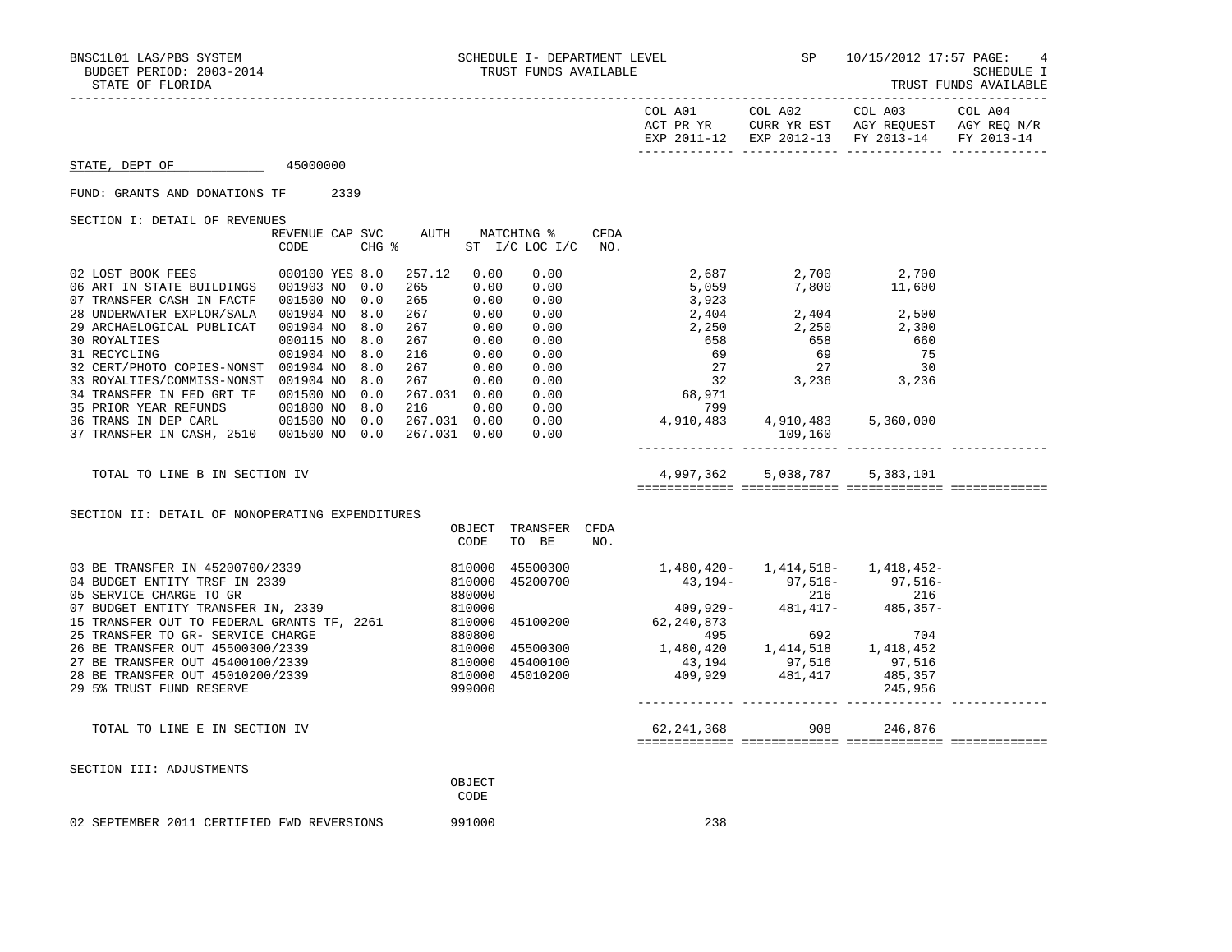| BNSC1L01 LAS/PBS SYSTEM<br>BUDGET PERIOD: 2003-2014<br>STATE OF FLORIDA                                                                                                                                                                                                                                                                                                            | SCHEDULE I- DEPARTMENT LEVEL<br>TRUST FUNDS AVAILABLE                                  |                                                                                |                            | SP 10/15/2012 17:57 PAGE:<br>.5<br>SCHEDULE I<br>TRUST FUNDS AVAILABLE                                                                                                                                                                                                                     |  |
|------------------------------------------------------------------------------------------------------------------------------------------------------------------------------------------------------------------------------------------------------------------------------------------------------------------------------------------------------------------------------------|----------------------------------------------------------------------------------------|--------------------------------------------------------------------------------|----------------------------|--------------------------------------------------------------------------------------------------------------------------------------------------------------------------------------------------------------------------------------------------------------------------------------------|--|
|                                                                                                                                                                                                                                                                                                                                                                                    |                                                                                        |                                                                                |                            | EXP 2011-12 EXP 2012-13 FY 2013-14 FY 2013-14                                                                                                                                                                                                                                              |  |
| 45000000<br>STATE, DEPT OF                                                                                                                                                                                                                                                                                                                                                         |                                                                                        |                                                                                |                            |                                                                                                                                                                                                                                                                                            |  |
| FUND: GRANTS AND DONATIONS TF 2339                                                                                                                                                                                                                                                                                                                                                 |                                                                                        |                                                                                |                            |                                                                                                                                                                                                                                                                                            |  |
| SECTION III: ADJUSTMENTS                                                                                                                                                                                                                                                                                                                                                           |                                                                                        |                                                                                |                            |                                                                                                                                                                                                                                                                                            |  |
|                                                                                                                                                                                                                                                                                                                                                                                    | OBJECT<br>CODE                                                                         |                                                                                |                            |                                                                                                                                                                                                                                                                                            |  |
| 03 SEPTEMBER 2012 REVERSIONS<br>04 ROUNDING<br>28 SEPT 2011 CERTIFIED FORWARD REVERSIONS<br>29 ADJUSTMENT TO LINE A-PRIOR YR FCO ENCUM<br>30 ADJUSTMENT TO LINE A-PRIOR YR ENCUM CF<br>31 ADJUSTMENT TO LINE A-REVERSAL OF PRYR PAY<br>32 JUNE 2012 CERTIFIED FORWARD FCO REVERSION<br>33 ROUNDING<br>34 SEPTEMBER 2012 REVERSIONS                                                 | 991000<br>991000<br>991000<br>991000<br>991000<br>991000<br>991000<br>991000<br>991000 | $2 -$<br>4,535<br>$2,939,031-$<br>945,497-<br>580<br>347,684<br>$\overline{3}$ | 414<br>1                   |                                                                                                                                                                                                                                                                                            |  |
| TOTAL TO LINE H IN SECTION IV                                                                                                                                                                                                                                                                                                                                                      |                                                                                        |                                                                                | 3,531,490- 415             |                                                                                                                                                                                                                                                                                            |  |
| SECTION IV: SUMMARY                                                                                                                                                                                                                                                                                                                                                                |                                                                                        |                                                                                |                            |                                                                                                                                                                                                                                                                                            |  |
| UNRESERVED FUND BALANCE - JULY 1<br>ADD: REVENUES (FROM SECTION I)<br>TOTAL FUNDS AVAILABLE (LINE A + LINE B)<br>LESS: OPERATING EXPENDITURES<br>LESS: NONOPERATING EXPENDITURES (SECTION II) (E)<br>LESS: FIXED CAPITAL OUTLAY (TOTAL ONLY)<br>UNRESERVED FUND BALANCE - JUNE 30 - BEFORE ADJ<br>NET ADJUSTMENTS (FROM SECTION III)<br>ADJUSTED UNRESERVED FUND BALANCE - JUNE 30 | (A)<br>(B)<br>(C)<br>(D)<br>(F)<br>(G)<br>(H)<br>$(\top)$                              | 3,531,490-<br>3,627,972                                                        | 7,159,462 2,906,352<br>415 | 69,179,271 3,627,972 2,906,767<br>4,997,362 5,038,787 5,383,101<br>$\begin{array}{lllllll} 74, 176, 633 & & & 8, 666, 759 & & & 8, 289, 868 \\ 4, 775, 803 & & & 5, 759, 499 & & & 5, 783, 939 \\ 62, 241, 368 & & & & 908 & & & 246, 876 \end{array}$<br>2,259,053<br>2,906,767 2,259,053 |  |
| TOTAL UNRESERVED FUND BALANCE FROM STATEWIDE CFO FILE:                                                                                                                                                                                                                                                                                                                             |                                                                                        | 69,179,271                                                                     |                            |                                                                                                                                                                                                                                                                                            |  |
| SCHEDULE IB: DETAIL OF UNRESERVED FUND BALANCE                                                                                                                                                                                                                                                                                                                                     | FUNDING SOURCE<br>STATE (S)<br>NONSTATE (N)                                            |                                                                                |                            |                                                                                                                                                                                                                                                                                            |  |
| 02 TRANSFER IN FROM DEP, CARL FUNDS                                                                                                                                                                                                                                                                                                                                                | S                                                                                      |                                                                                |                            | $3,627,972$ 2,906,767 2,259,053                                                                                                                                                                                                                                                            |  |
| ADJUSTED UNRESERVED FUND BALANCE - JUNE 30                                                                                                                                                                                                                                                                                                                                         |                                                                                        |                                                                                |                            | 3,627,972 2,906,767 2,259,053                                                                                                                                                                                                                                                              |  |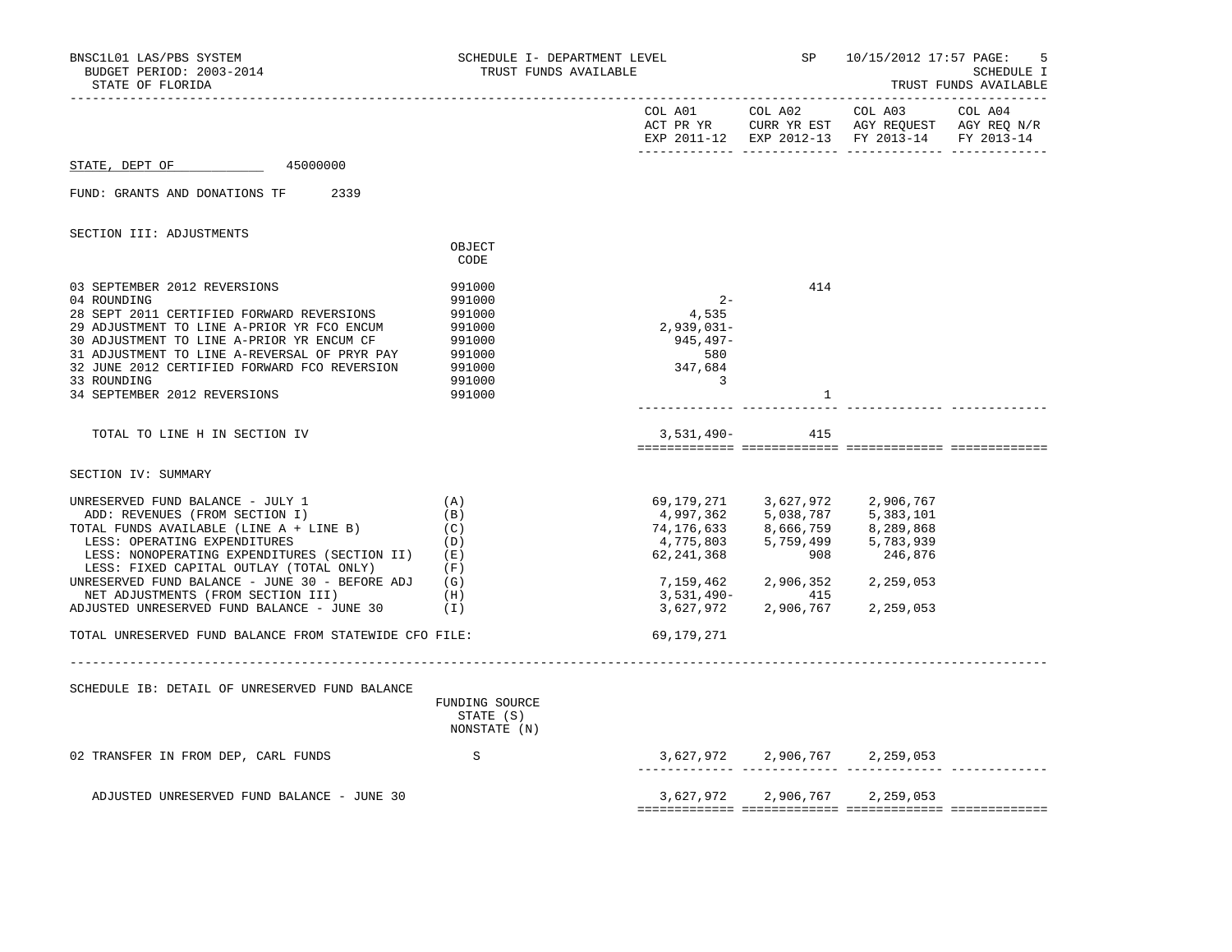| BNSC1L01 LAS/PBS SYSTEM<br>BUDGET PERIOD: 2003-2014<br>STATE OF FLORIDA                                                                       |                          | SCHEDULE I- DEPARTMENT LEVEL<br>TRUST FUNDS AVAILABLE                                                  |                                  | SP 10/15/2012 17:57 PAGE:<br>6<br><b>SCHEDULE I</b><br>TRUST FUNDS AVAILABLE |                                                                                                |                       |
|-----------------------------------------------------------------------------------------------------------------------------------------------|--------------------------|--------------------------------------------------------------------------------------------------------|----------------------------------|------------------------------------------------------------------------------|------------------------------------------------------------------------------------------------|-----------------------|
| --------------------                                                                                                                          |                          |                                                                                                        |                                  | COL A01 COL A02                                                              | COL A03<br>ACT PR YR CURR YR EST AGY REQUEST AGY REQ N/R<br>EXP 2011-12 EXP 2012-13 FY 2013-14 | COL A04<br>FY 2013-14 |
| $\frac{45000000}{2}$<br>STATE, DEPT OF                                                                                                        |                          |                                                                                                        |                                  |                                                                              |                                                                                                |                       |
| FUND: OPERATING TRUST FUND                                                                                                                    | 2510                     |                                                                                                        |                                  |                                                                              |                                                                                                |                       |
| SECTION I: DETAIL OF REVENUES                                                                                                                 |                          |                                                                                                        |                                  |                                                                              |                                                                                                |                       |
|                                                                                                                                               | CODE                     | REVENUE CAP SVC AUTH MATCHING % CFDA<br>CHG % ST I/C LOC I/C NO.                                       |                                  |                                                                              |                                                                                                |                       |
| 26 INTEREST-STATE TREAS<br>27 NATIONAL PARK SERVICE<br>28 TRANSFER CASH IN- DOT                                                               | 000502 NO 8.0 17.61 0.00 | 0.00<br>000700 NO 0.0 267.031 60.00 I 40.00 C 15.904 140,000<br>001510 NO 0.0 267.031 0.00 0.00 20.205 | 3,471<br>32,514<br>_____________ |                                                                              |                                                                                                |                       |
| TOTAL TO LINE B IN SECTION IV                                                                                                                 |                          |                                                                                                        | 175,985                          |                                                                              |                                                                                                |                       |
| SECTION II: DETAIL OF NONOPERATING EXPENDITURES                                                                                               |                          | OBJECT TRANSFER CFDA<br>CODE TO BE<br>NO.                                                              |                                  |                                                                              |                                                                                                |                       |
| 21 TRANSFER TO GR-SERVICE CHARGE<br>22 TRANSFER OUT 45200700/2261<br>23 TRANSFER OUT 45200700/2339<br>24 TRANSFER OUT 45200700/2339           |                          | 880800<br>810000 45200700<br>810000 45200700<br>810000                                                 | 278<br>136,979<br>50,000         | 109,160                                                                      |                                                                                                |                       |
| TOTAL TO LINE E IN SECTION IV                                                                                                                 |                          |                                                                                                        |                                  | 187,257 109,160                                                              |                                                                                                |                       |
| SECTION III: ADJUSTMENTS                                                                                                                      |                          | OBJECT<br>CODE                                                                                         |                                  |                                                                              |                                                                                                |                       |
| 11 SEPTEMBER 2011 CERTIFIED FWD REVERSIONS<br>12 ADJUSTMENT TO LINE A-CERTIFIED B'S 2010<br>13 ADJUSTMENT TO LINE A-REVERSAL OF PRYR          |                          | 991000<br>991000<br>991000                                                                             | 6,530<br>$59,760-$<br>$15,097-$  |                                                                              |                                                                                                |                       |
| TOTAL TO LINE H IN SECTION IV                                                                                                                 |                          |                                                                                                        | $68,327-$                        |                                                                              |                                                                                                |                       |
| SECTION IV: SUMMARY                                                                                                                           |                          |                                                                                                        |                                  |                                                                              |                                                                                                |                       |
| UNRESERVED FUND BALANCE - JULY 1<br>ADD: REVENUES (FROM SECTION I)<br>TOTAL FUNDS AVAILABLE (LINE A + LINE B)<br>LESS: OPERATING EXPENDITURES |                          | (A)<br>(B)<br>(C)<br>(D)                                                                               | 188,759<br>175,985<br>364,744    | 109,160<br>109,160                                                           |                                                                                                |                       |
| LESS: NONOPERATING EXPENDITURES (SECTION II)<br>LESS: FIXED CAPITAL OUTLAY (TOTAL ONLY)<br>UNRESERVED FUND BALANCE - JUNE 30 - BEFORE ADJ     |                          | (E)<br>(F)<br>(G)                                                                                      | 187,257<br>177,487               | 109,160                                                                      |                                                                                                |                       |
| NET ADJUSTMENTS (FROM SECTION III)                                                                                                            |                          | (H)                                                                                                    | 68,327-                          |                                                                              |                                                                                                |                       |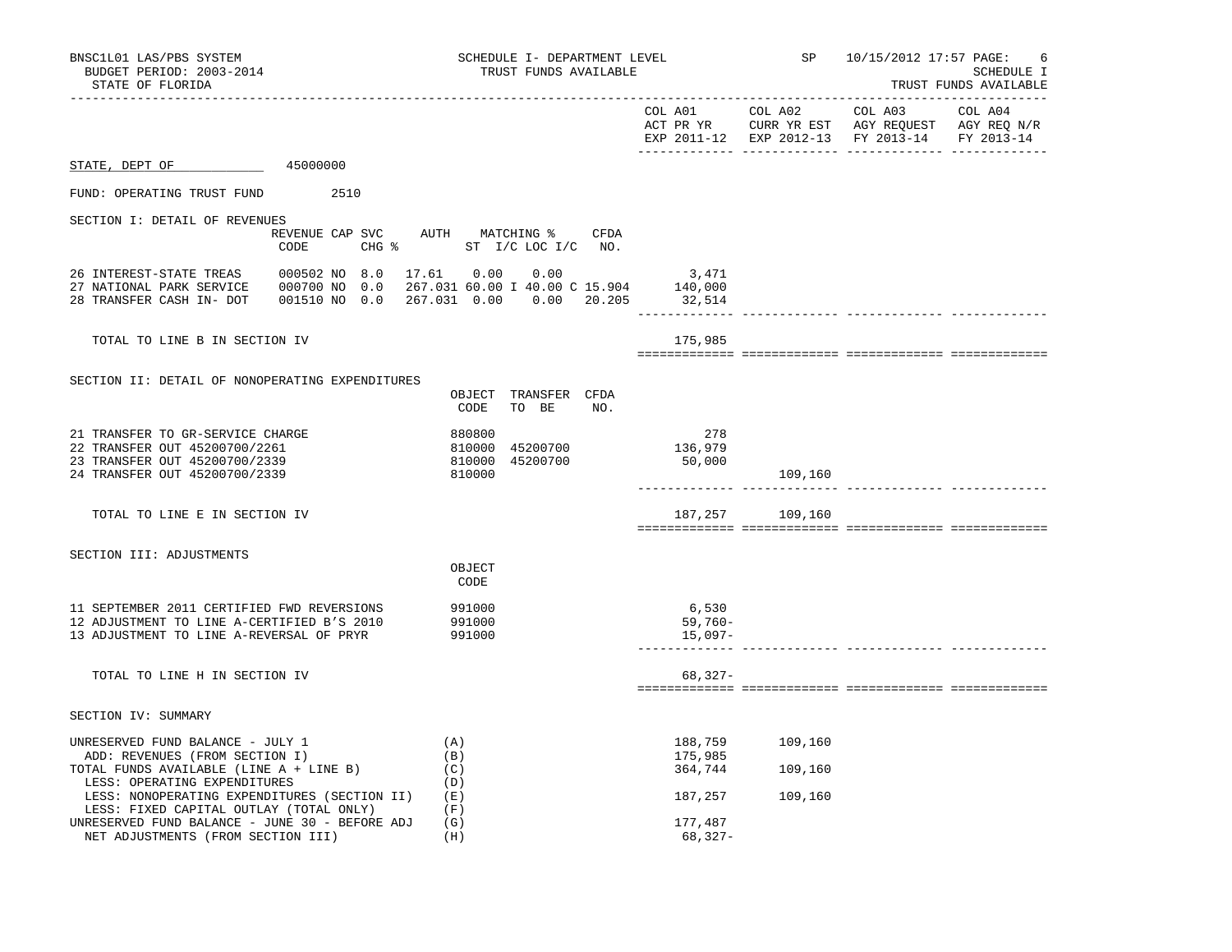| BNSC1L01 LAS/PBS SYSTEM<br>BUDGET PERIOD: 2003-2014<br>STATE OF FLORIDA | SCHEDULE I- DEPARTMENT LEVEL<br>TRUST FUNDS AVAILABLE |         |  | 10/15/2012 17:57 PAGE: 7<br>SP and the set of the set of the set of the set of the set of the set of the set of the set of the set of the set of the set of the set of the set of the set of the set of the set of the set of the set of the set of the se<br>SCHEDULE I<br>TRUST FUNDS AVAILABLE |            |  |
|-------------------------------------------------------------------------|-------------------------------------------------------|---------|--|---------------------------------------------------------------------------------------------------------------------------------------------------------------------------------------------------------------------------------------------------------------------------------------------------|------------|--|
|                                                                         |                                                       | COL A01 |  | COL A02 COL A03 COL A04<br>ACT PR YR CURR YR EST AGY REQUEST AGY REQ N/R<br>EXP 2011-12 EXP 2012-13 FY 2013-14                                                                                                                                                                                    | FY 2013-14 |  |
| STATE, DEPT OF 45000000                                                 |                                                       |         |  |                                                                                                                                                                                                                                                                                                   |            |  |
| 2510<br>FUND: OPERATING TRUST FUND                                      |                                                       |         |  |                                                                                                                                                                                                                                                                                                   |            |  |
| SECTION IV: SUMMARY                                                     |                                                       |         |  |                                                                                                                                                                                                                                                                                                   |            |  |
| ADJUSTED UNRESERVED FUND BALANCE - JUNE 30<br>(1)                       |                                                       | 109,160 |  |                                                                                                                                                                                                                                                                                                   |            |  |
| TOTAL UNRESERVED FUND BALANCE FROM STATEWIDE CFO FILE:                  |                                                       | 188,759 |  |                                                                                                                                                                                                                                                                                                   |            |  |
| SCHEDULE IB: DETAIL OF UNRESERVED FUND BALANCE                          | FUNDING SOURCE<br>STATE (S)<br>NONSTATE (N)           |         |  |                                                                                                                                                                                                                                                                                                   |            |  |
| 03 TRANSFER OUT 45200700/2339                                           | S                                                     | 109,160 |  |                                                                                                                                                                                                                                                                                                   |            |  |
| ADJUSTED UNRESERVED FUND BALANCE - JUNE 30                              |                                                       | 109,160 |  |                                                                                                                                                                                                                                                                                                   |            |  |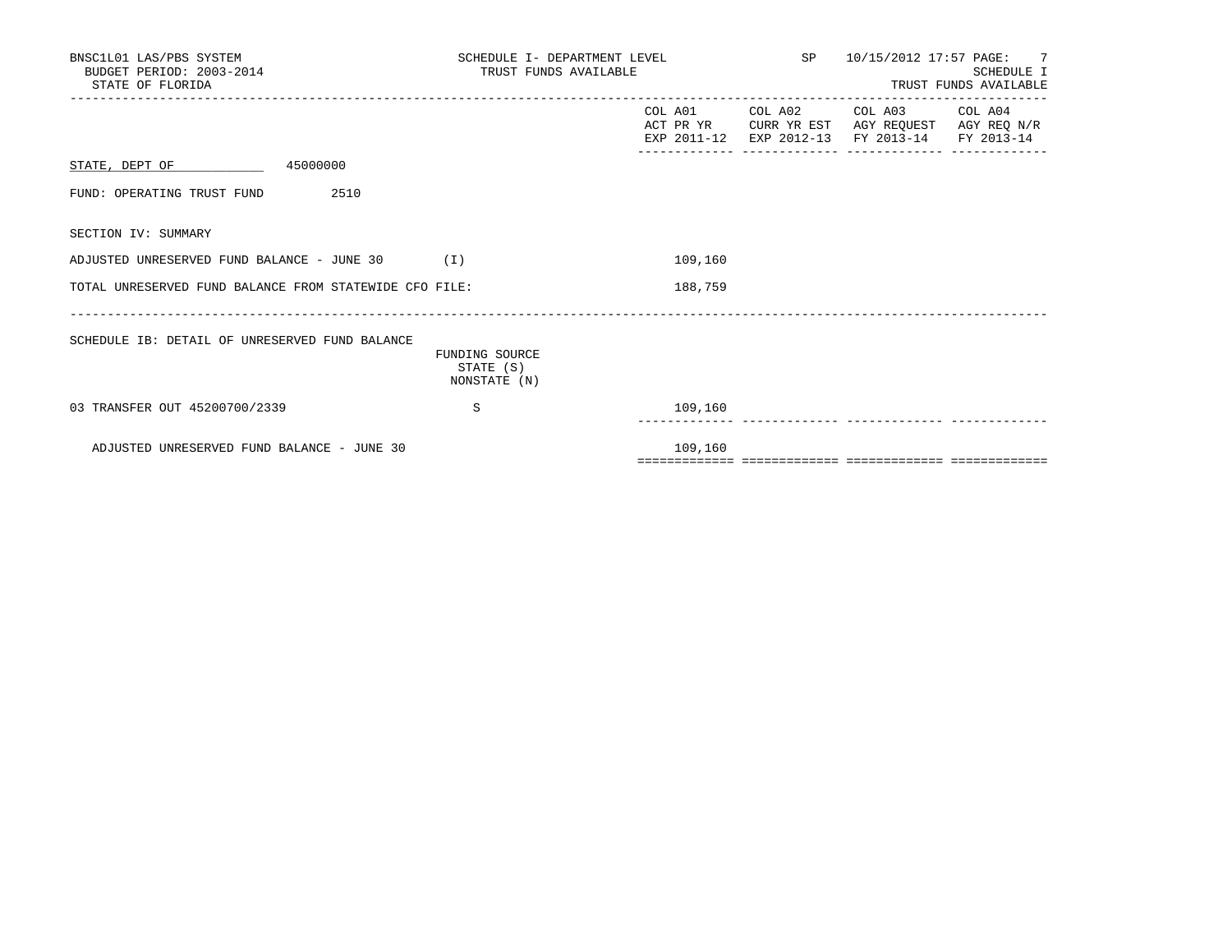|                                                                                                                                                                                                                                                                                                                                                                                                                                                       |                                                                                                                                                          |                               | EXP 2011-12 EXP 2012-13 FY 2013-14 FY 2013-14                                                                                                                      |                               |  |
|-------------------------------------------------------------------------------------------------------------------------------------------------------------------------------------------------------------------------------------------------------------------------------------------------------------------------------------------------------------------------------------------------------------------------------------------------------|----------------------------------------------------------------------------------------------------------------------------------------------------------|-------------------------------|--------------------------------------------------------------------------------------------------------------------------------------------------------------------|-------------------------------|--|
| 45000000<br>STATE, DEPT OF                                                                                                                                                                                                                                                                                                                                                                                                                            |                                                                                                                                                          |                               |                                                                                                                                                                    |                               |  |
| FUND: CLEARING FUNDS TF<br>2537                                                                                                                                                                                                                                                                                                                                                                                                                       |                                                                                                                                                          |                               |                                                                                                                                                                    |                               |  |
| SECTION I: DETAIL OF REVENUES                                                                                                                                                                                                                                                                                                                                                                                                                         |                                                                                                                                                          |                               |                                                                                                                                                                    |                               |  |
| CODE                                                                                                                                                                                                                                                                                                                                                                                                                                                  | REVENUE CAP SVC AUTH MATCHING %<br>CFDA<br>CHG % ST I/C LOC I/C NO.                                                                                      |                               |                                                                                                                                                                    |                               |  |
| 02 CABLE FRANCHISE FEES<br>000100 YES 0.0<br>13 NOTARY SURCHARGE 000100 YES 8.0<br>14 PARTISAN ELE ASSES FEE   000100 YES 8.0<br>15 PARTISAN FILING FEE 000100 YES 8.0<br>16 PARTISAN PARTY FEE-CLEA 000100 YES 8.0<br>17 NPA ELECTION ASSES FEE  000100 YES 8.0<br>18 JUDICIAL FILING FEE 000100 YES 8.0 99.103 0.00 0.00<br>19 JUDICIAL ELECTION ASSES 000100 YES 8.0 99.103 0.00 0.00<br>20 CAMPAIGN FINANCING CONT 001100 NO 8.0 99.103 0.00 0.00 | 610 0.00<br>0.00<br>117.010 0.00<br>0.00<br>0.00<br>99.103<br>0.00<br>99.103<br>0.00<br>0.00<br>99.103<br>0.00<br>0.00<br>99.103<br>0.00<br>0.00<br>0.00 | 173,879<br>518,965<br>347,759 | 26,000 21,065 14,855<br>385,159 432,000 432,000<br>$25,351$<br>$981,028$<br>$327,009$<br>$3,935$<br>$3,935$<br>$3,500$<br>$3,935$<br>$3,500$<br>$3,500$<br>$3,500$ | 192,678<br>500,000<br>340,000 |  |
|                                                                                                                                                                                                                                                                                                                                                                                                                                                       |                                                                                                                                                          |                               |                                                                                                                                                                    |                               |  |
| TOTAL TO LINE B IN SECTION IV                                                                                                                                                                                                                                                                                                                                                                                                                         |                                                                                                                                                          |                               | 2,789,085 456,565 3,344,587                                                                                                                                        |                               |  |
|                                                                                                                                                                                                                                                                                                                                                                                                                                                       |                                                                                                                                                          |                               |                                                                                                                                                                    |                               |  |
| SECTION II: DETAIL OF NONOPERATING EXPENDITURES                                                                                                                                                                                                                                                                                                                                                                                                       | TRANSFER CFDA<br>OBJECT<br>CODE<br>TO BE<br>NO.                                                                                                          |                               |                                                                                                                                                                    |                               |  |
| 02 TRANSFER OUT TO DACS, 2321<br>08 TRANSFER TO DFS- CAMPAIGN FINANCE<br>09 REFUND STATE REVENUES<br>10 REFUND OF NONSTATE REVENUE                                                                                                                                                                                                                                                                                                                    | 810000<br>42160200<br>810000<br>43200100<br>860000<br>860000                                                                                             | 297<br>891                    | 26,000 21,065 14,855<br>1,484 3,220 3,220                                                                                                                          |                               |  |
| 11 TRANSFER CANDIDATE FILING FEES-PARTIES 820000                                                                                                                                                                                                                                                                                                                                                                                                      |                                                                                                                                                          | 695,942                       |                                                                                                                                                                    | 772,800                       |  |
| 12 TRANSFER CANDIDATE FILING FEES-GR<br>13 TRANSFER TO GR-SERVICE CHARGE 680000<br>14 TRFR TO ELECTIONS COMMISSION-FILING FEE 810000 41300100                                                                                                                                                                                                                                                                                                         | 820000                                                                                                                                                   | 1,386,140                     | $72,338$<br>$220,955$<br>$34,840$<br>$1,889,894$<br>$354,346$<br>$397,440$<br>$397,440$<br>$397,440$                                                               |                               |  |
| 15 TRANSFER TO EOG-NOTARY SURCHARGE FEES 810000 31100100                                                                                                                                                                                                                                                                                                                                                                                              |                                                                                                                                                          |                               |                                                                                                                                                                    |                               |  |
| TOTAL TO LINE E IN SECTION IV                                                                                                                                                                                                                                                                                                                                                                                                                         |                                                                                                                                                          |                               | 2,758,393 456,565 3,344,587                                                                                                                                        |                               |  |
|                                                                                                                                                                                                                                                                                                                                                                                                                                                       |                                                                                                                                                          |                               |                                                                                                                                                                    |                               |  |
| SECTION III: ADJUSTMENTS                                                                                                                                                                                                                                                                                                                                                                                                                              | OBJECT<br>CODE                                                                                                                                           |                               |                                                                                                                                                                    |                               |  |
| 03 ADJUST TO LINE A-PAYABLE DUE TO CAND PART 991000                                                                                                                                                                                                                                                                                                                                                                                                   |                                                                                                                                                          | $30.692 -$                    |                                                                                                                                                                    |                               |  |
| TOTAL TO LINE H IN SECTION IV                                                                                                                                                                                                                                                                                                                                                                                                                         |                                                                                                                                                          | $30,692 -$                    |                                                                                                                                                                    |                               |  |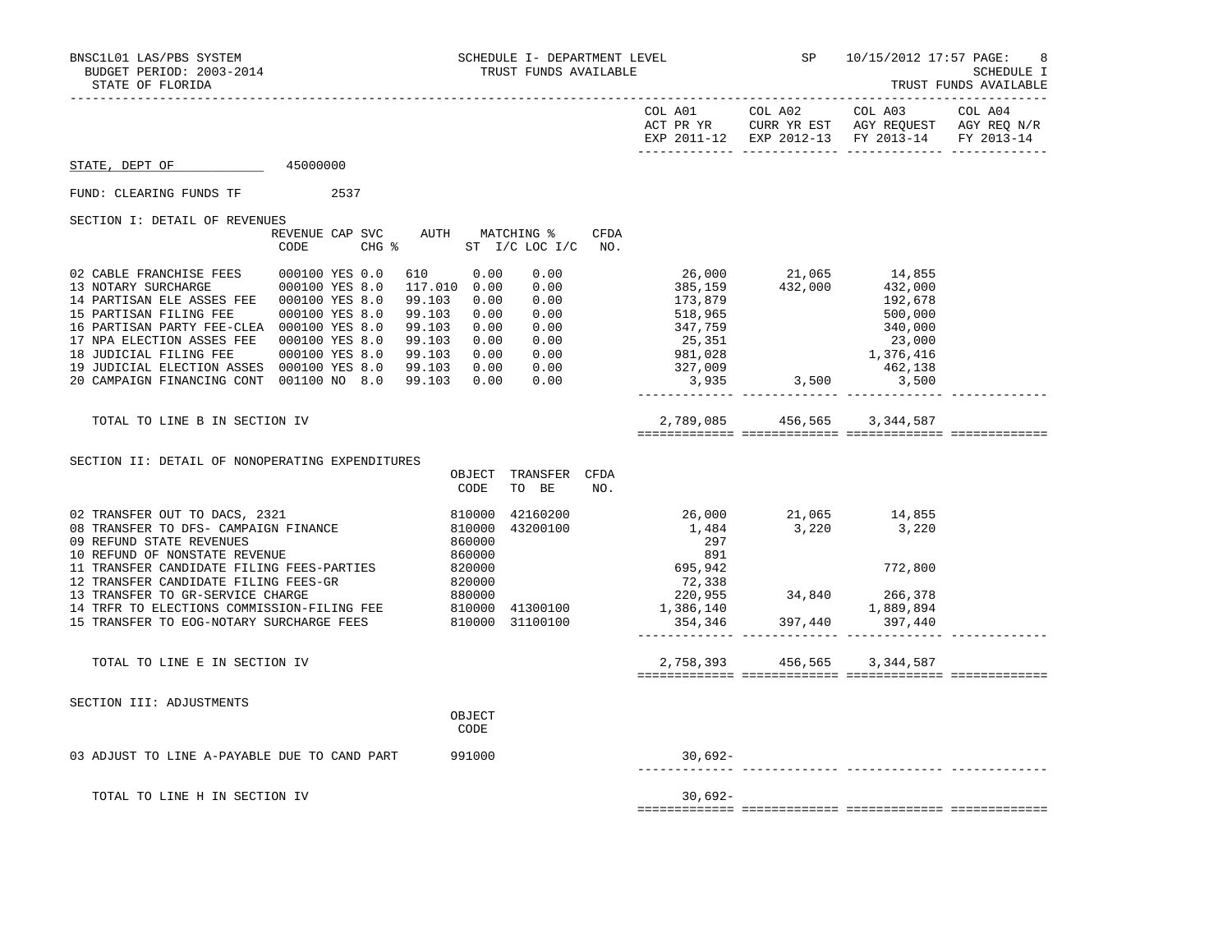| BNSC1L01 LAS/PBS SYSTEM<br>BUDGET PERIOD: 2003-2014<br>STATE OF FLORIDA | SCHEDULE I- DEPARTMENT LEVEL<br>TRUST FUNDS AVAILABLE | SP                                  | 10/15/2012 17:57 PAGE: 9<br>SCHEDULE I<br>TRUST FUNDS AVAILABLE |                                                             |                        |
|-------------------------------------------------------------------------|-------------------------------------------------------|-------------------------------------|-----------------------------------------------------------------|-------------------------------------------------------------|------------------------|
|                                                                         |                                                       | COL A01<br>ACT PR YR<br>EXP 2011-12 | COL A02<br>CURR YR EST                                          | COL A03<br>AGY REOUEST<br>EXP 2012-13 FY 2013-14 FY 2013-14 | COL A04<br>AGY REQ N/R |
| 45000000<br>STATE, DEPT OF                                              |                                                       |                                     |                                                                 |                                                             |                        |
| 2537<br>FUND: CLEARING FUNDS TF                                         |                                                       |                                     |                                                                 |                                                             |                        |
| SECTION IV: SUMMARY                                                     |                                                       |                                     |                                                                 |                                                             |                        |
| UNRESERVED FUND BALANCE - JULY 1                                        | (A)                                                   |                                     |                                                                 |                                                             |                        |
| ADD: REVENUES (FROM SECTION I)                                          | (B)                                                   | 2,789,085                           |                                                                 | 456,565 3,344,587                                           |                        |
| TOTAL FUNDS AVAILABLE (LINE A + LINE B)                                 | (C)                                                   | 2,789,085                           | 456,565                                                         | 3,344,587                                                   |                        |
| LESS: OPERATING EXPENDITURES                                            | (D)                                                   |                                     |                                                                 |                                                             |                        |
| LESS: NONOPERATING EXPENDITURES (SECTION II)                            | (E)                                                   | 2,758,393                           | 456,565                                                         | 3,344,587                                                   |                        |
| LESS: FIXED CAPITAL OUTLAY (TOTAL ONLY)                                 | (F)                                                   |                                     |                                                                 |                                                             |                        |
| UNRESERVED FUND BALANCE - JUNE 30 - BEFORE ADJ                          | (G)                                                   | 30,692                              |                                                                 |                                                             |                        |
| NET ADJUSTMENTS (FROM SECTION III)                                      | (H)                                                   | $30,692 -$                          |                                                                 |                                                             |                        |
| ADJUSTED UNRESERVED FUND BALANCE - JUNE 30                              | (I)                                                   |                                     |                                                                 |                                                             |                        |

TOTAL UNRESERVED FUND BALANCE FROM STATEWIDE CFO FILE: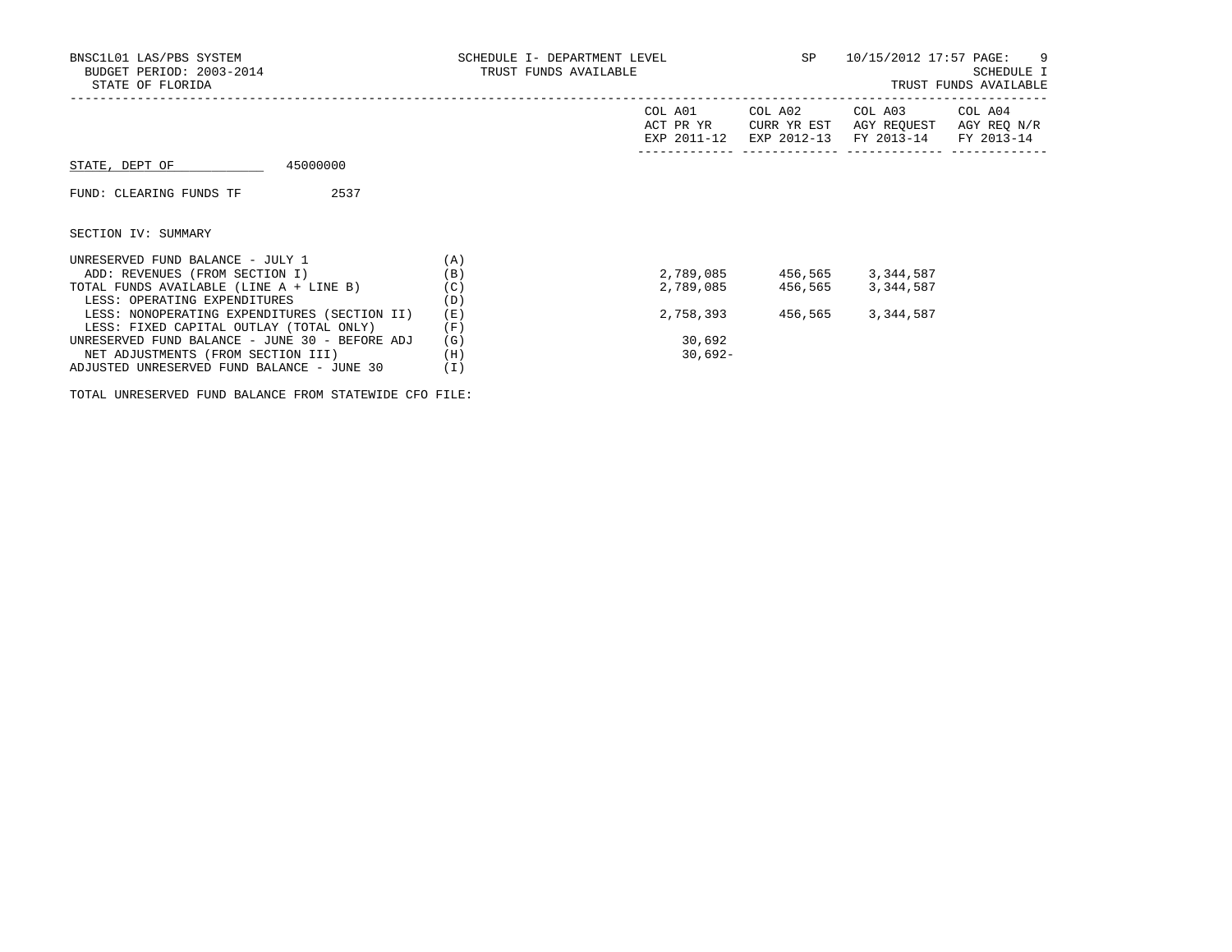|                                                                                                                                                                                                                                                                                                                                                                                                                                                  |      |                                                                                                                            |                                                      | EXP 2011-12 EXP 2012-13 FY 2013-14 FY 2013-14                                                                                                                                                                 |         |  |
|--------------------------------------------------------------------------------------------------------------------------------------------------------------------------------------------------------------------------------------------------------------------------------------------------------------------------------------------------------------------------------------------------------------------------------------------------|------|----------------------------------------------------------------------------------------------------------------------------|------------------------------------------------------|---------------------------------------------------------------------------------------------------------------------------------------------------------------------------------------------------------------|---------|--|
| 45000000<br>STATE, DEPT OF                                                                                                                                                                                                                                                                                                                                                                                                                       |      |                                                                                                                            |                                                      |                                                                                                                                                                                                               |         |  |
| FUND: RECORDS MANAGEMENT TF 2572                                                                                                                                                                                                                                                                                                                                                                                                                 |      |                                                                                                                            |                                                      |                                                                                                                                                                                                               |         |  |
| SECTION I: DETAIL OF REVENUES                                                                                                                                                                                                                                                                                                                                                                                                                    |      |                                                                                                                            |                                                      |                                                                                                                                                                                                               |         |  |
|                                                                                                                                                                                                                                                                                                                                                                                                                                                  | CODE | REVENUE CAP SVC AUTH MATCHING %<br>CHG % ST I/C LOC I/C NO.                                                                | CFDA                                                 |                                                                                                                                                                                                               |         |  |
| 28 PENALTIES-NSF 001202 NO 8.0<br>29 ADVERT/FL AD WK/STATE 001903 NO 0.0<br>30 ADVERT/FL AD WK/NONSTAT 001905 YES 8.0<br>31 MIC/FLM/ARCH/STG/STATE 001903 NO 0.0<br>32 MIC/FLM/ARCH/STG/NONSTA 001905 YES 8.0<br>33 CERT/COPIES/STATE 001903 NO 0.0 120.55 0.00 0.00<br>34 CERT/COPIES/NONSTATE 001903 NO 0.0 120.55 0.00 0.00<br>35 RECYCLING/REC MGT/STATE 001903 NO 0.0 257 0.00 0.00<br>36 ROYALTY-ADMIN CODE 000115 NO 8.0 120.55 0.00 0.00 |      | 257<br>0.00<br>0.00<br>120.55 0.00<br>0.00<br>$0.00$<br>$0.00$<br>120.55<br>$0.00$<br>$0.00$<br>257<br>0.00<br>257<br>0.00 |                                                      | 115,825 116,000 500,000<br>115,825 116,000 116,000<br>937,803 940,000 940,000<br>214,988 215,000 215,000<br>2,716 2,800 2,800<br>1,926 2,000 2,000<br>5,573 5,600 5,600<br>1,926 2,000 37,100<br>1,100 37,100 | 506,000 |  |
| TOTAL TO LINE B IN SECTION IV                                                                                                                                                                                                                                                                                                                                                                                                                    |      |                                                                                                                            |                                                      | 1,821,423 1,824,500 1,824,500                                                                                                                                                                                 |         |  |
| SECTION II: DETAIL OF NONOPERATING EXPENDITURES                                                                                                                                                                                                                                                                                                                                                                                                  |      | OBJECT<br>TRANSFER CFDA<br>CODE<br>TO BE                                                                                   | NO.                                                  |                                                                                                                                                                                                               |         |  |
| 04 BUDGET ENTITY TRANSFER IN, 2572<br>18 SERVICE CHARGE TO GR<br>19 REFUND OF STATE REVENUES<br>20 BUDGET ENTITY TRANSFER OUT, 2572<br>21 TRANSFER TO GR- EXCESS CASH<br>22 REFUND OF NONSTATE REVENUES                                                                                                                                                                                                                                          |      | 810000<br>880000<br>860000<br>810000<br>810000<br>45010200<br>860000                                                       | 150                                                  | 78, 211-<br>28, 448<br>6, 727<br>78, 211<br>78, 564<br>79, 314<br>78, 750<br>78, 564<br>79, 314<br>79, 314                                                                                                    |         |  |
| TOTAL TO LINE E IN SECTION IV                                                                                                                                                                                                                                                                                                                                                                                                                    |      |                                                                                                                            |                                                      | 134,075 36,108 36,108                                                                                                                                                                                         |         |  |
| SECTION III: ADJUSTMENTS                                                                                                                                                                                                                                                                                                                                                                                                                         |      | OBJECT<br>CODE                                                                                                             |                                                      |                                                                                                                                                                                                               |         |  |
| 03 ROUNDING<br>19 ADJ LINE A-PRIOR YR ACCT PAYABLES-NOT CER<br>20 ADJ LINE A- REV OF PRIOR YR RECEIVABLE<br>21 ADJ LINE A-PROPERTY TRANSFER OUT<br>22 ROUNDING                                                                                                                                                                                                                                                                                   |      | 991000<br>991000<br>991000<br>991000<br>991000                                                                             | -1<br>43,157<br>1,511<br>$17,233-$<br>$\overline{1}$ | 1                                                                                                                                                                                                             |         |  |
| TOTAL TO LINE H IN SECTION IV                                                                                                                                                                                                                                                                                                                                                                                                                    |      |                                                                                                                            | 27,437                                               | 1                                                                                                                                                                                                             |         |  |